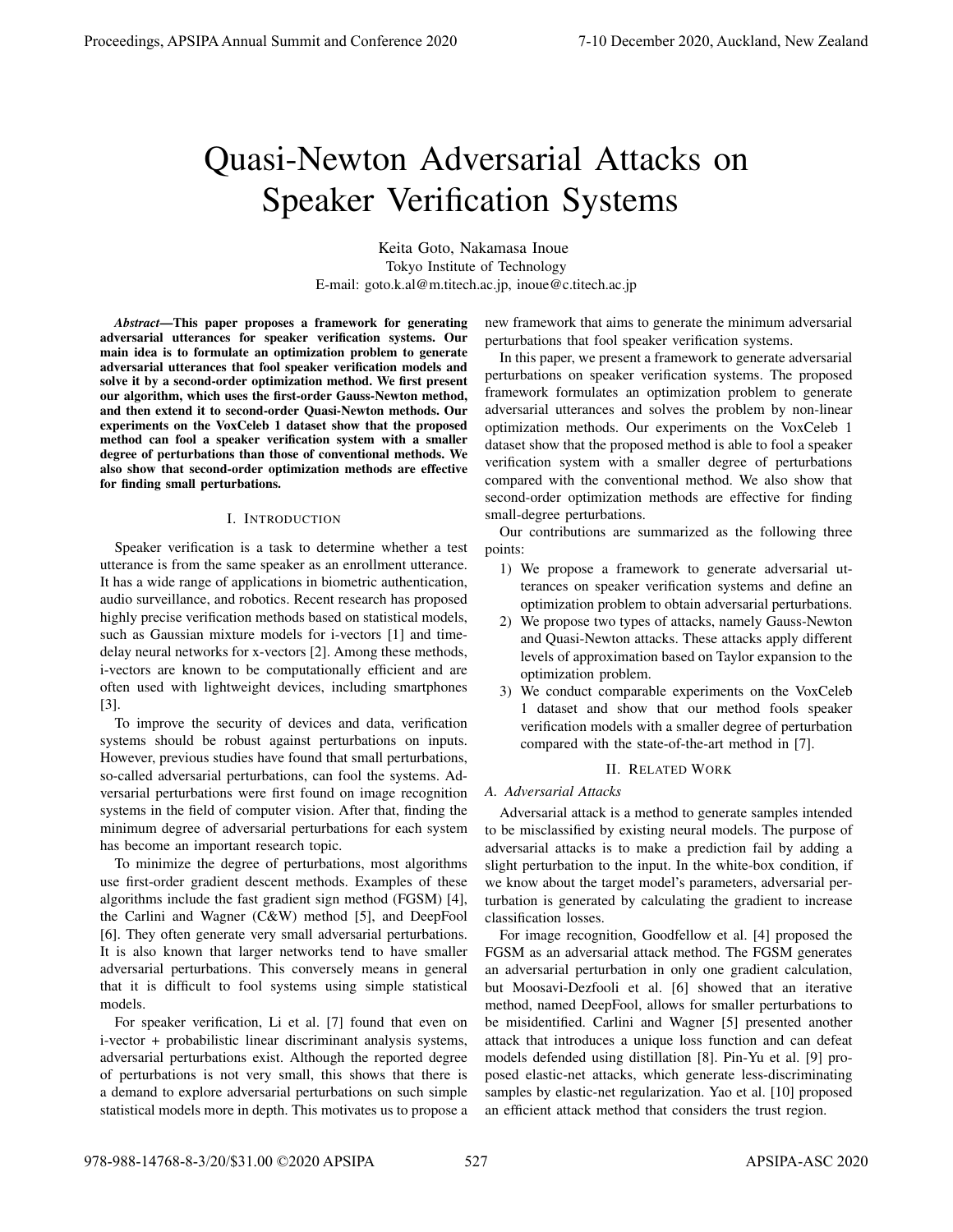Adversarial attacks that target speech have been studied for speech recognition. Carlini and Wagner [11] attacked the speech-to-text model called DeepSpeech [12]. Qin et al. [13] extended the method of Carlini and Wagner for the real world with reverberation.

For speaker verification, Kreuk et al. [14] attacked a textdependent model [15] constructed by long short-term memory [16] and cosine similarity using the FGSM. Li et al. [7] proved that the FGSM could fool typical models, such as Gaussian mixture model (GMM) i-vectors [1] and x-vectors [2], but further experiments using other methods have not been done.

In these former approaches, researchers assumed that the entire model is locally linear, but it actually has a more complex shape. We focused on modeling more accurately with approximations to achieve realistic computation times.

#### *B. Speaker Verification*

Speaker verification, which is also called automatic speaker verification, aims to verify whether test and enrollment utterances are from the same speaker. We work under a textindependent condition, without any assumptions about the content of the speech. In general, a speaker verification system consists of a feature extractor for obtaining speaker identity features from an utterance and a similarity scoring function for these features.

For text-independent speaker verification, research in recent decades has proposed statistical methods using GMMs [17] for feature extraction. Dehak et al. showed that the accuracy can be improved by using i-vectors, which are vectors with dimensions reduced from those of GMM supervectors [18]. For measuring the speaker identity of these features, distance functions and probabilistic linear discriminant analysis [19] are employed as a similarity scoring function.

Recently, researchers have proposed highly precise methods based on deep neural networks, such as x-vectors. Convolutional neural networks are valid not only for images [20] but also for audio time-frequency features like spectrograms [21]. These neural models are highly accurate, but they require a lot of computational resources. Therefore, in recent years, statistical models continue to be studied, as in [22], because they are lightweight.

#### III. PROPOSED METHOD

This section presents the proposed adversarial attacks, namely *Quasi-Newton attacks*, on speaker verification systems. Our main idea is to formulate an optimization problem to generate adversarial utterances, and solve it by introducing Quasi-Newton methods. In this section, we first describe the notation and settings, and then present the proposed method.

#### *A. Notations and Settings*

Let  $(x_e, x_t)$  be a paired enrollment utterance and test utterance to be verified. We assume that the speaker verification system determines whether these two utterances are from the

## Algorithm 1

**Input:** verification system  $f(x_e, \cdot)$ , test utterance  $x_t$ , label y **Output:** adversarial example  $\tilde{x}_t$ 

 $\boldsymbol{x} \leftarrow \boldsymbol{x}_t$ while  $f(x_e, x)y > 0$  do  $x \leftarrow x - J(x) \nabla q(x_e, x)$ end while Return  $\tilde{x}_t = x$ 

same speaker by the sign of a discriminative function  $f$  given by

$$
f(\boldsymbol{x}_e, \boldsymbol{x}_t) = S(E(\boldsymbol{x}_e), E(\boldsymbol{x}_t)) - \theta, \tag{1}
$$

where  $E(x) \in \mathbb{R}^d$  is the embedding of an utterance x, S is a similarity metric between embeddings, and  $\theta$  is a threshold.

The proposed adversarial attacks aim to fool the speaker verification system by adding a slight perturbation  $\delta$  to the test utterance as

$$
\tilde{\boldsymbol{x}}_t = \boldsymbol{x}_t + \boldsymbol{\delta}.\tag{2}
$$

Note that this setting mimics a realistic attack as described in [7], where the enrollment utterance is first given to the system, and then an attacker tries to fool the system by feeding it an adversarial utterance.

Among the perturbations, our main interest is in finding the *minimum* perturbation  $\delta^*$  that fools the system. Specifically,  $\delta^*$  is defined by

$$
\boldsymbol{\delta}^* = \operatorname*{argmin}_{\boldsymbol{\delta}} \|\boldsymbol{\delta}\|_2 \text{ subject to } \operatorname{sign}(f(\boldsymbol{x}_e, \tilde{\boldsymbol{x}}_t)) \neq y,\qquad(3)
$$

where  $y \in \{+1 \text{ (target)}, -1 \text{ (non-target)}\}$  is the ground truth label, that is,  $y$  takes the value of  $+1$  if and only if the two utterances  $x_e$  and  $x_t$  are from the same speaker. Note that the constraint sign $(f(x_e, \tilde{x}_t)) \neq y$  means the decision by the system is wrong. Our objective is to solve the problem of Equation (3).

## *B. Proposed Adversarial Attacks*

#### *B-1. Algorithm Overview*

In speaker verification systems, directly solving Equation (3) is difficult because function  $f$  is often assumed to be non-linear. Thus, we introduce an alternative problem to be solved:

$$
\tilde{\boldsymbol{x}}_t = \operatorname*{argmin}_{\boldsymbol{x}} g(\boldsymbol{x}_e, \boldsymbol{x}),\tag{4}
$$

where  $g(x_e, x) = |f(x_e, x)y + \epsilon|$  and  $\epsilon \simeq 0$  ( $\epsilon > 0$ ) is a small positive constant to overturn the decision. Note that, because the constraint in Equation (3) is equivalent to  $f(\mathbf{x}_e, \tilde{\mathbf{x}}_t)y < 0$ , minimizing  $|f(x_e, \tilde{x}_t)y + \epsilon|$  with respect to  $\tilde{x}_t$  approximately solves the original problem.

Algorithm 1 summarizes the overall procedure to obtain an adversarial utterance based on Equation (4). In this algorithm, the variable  $x$  is initialized by  $x_t$  and is updated as

$$
\boldsymbol{x} \leftarrow \boldsymbol{x} - J(\boldsymbol{x}) \nabla g(\boldsymbol{x}_e, \boldsymbol{x}) \tag{5}
$$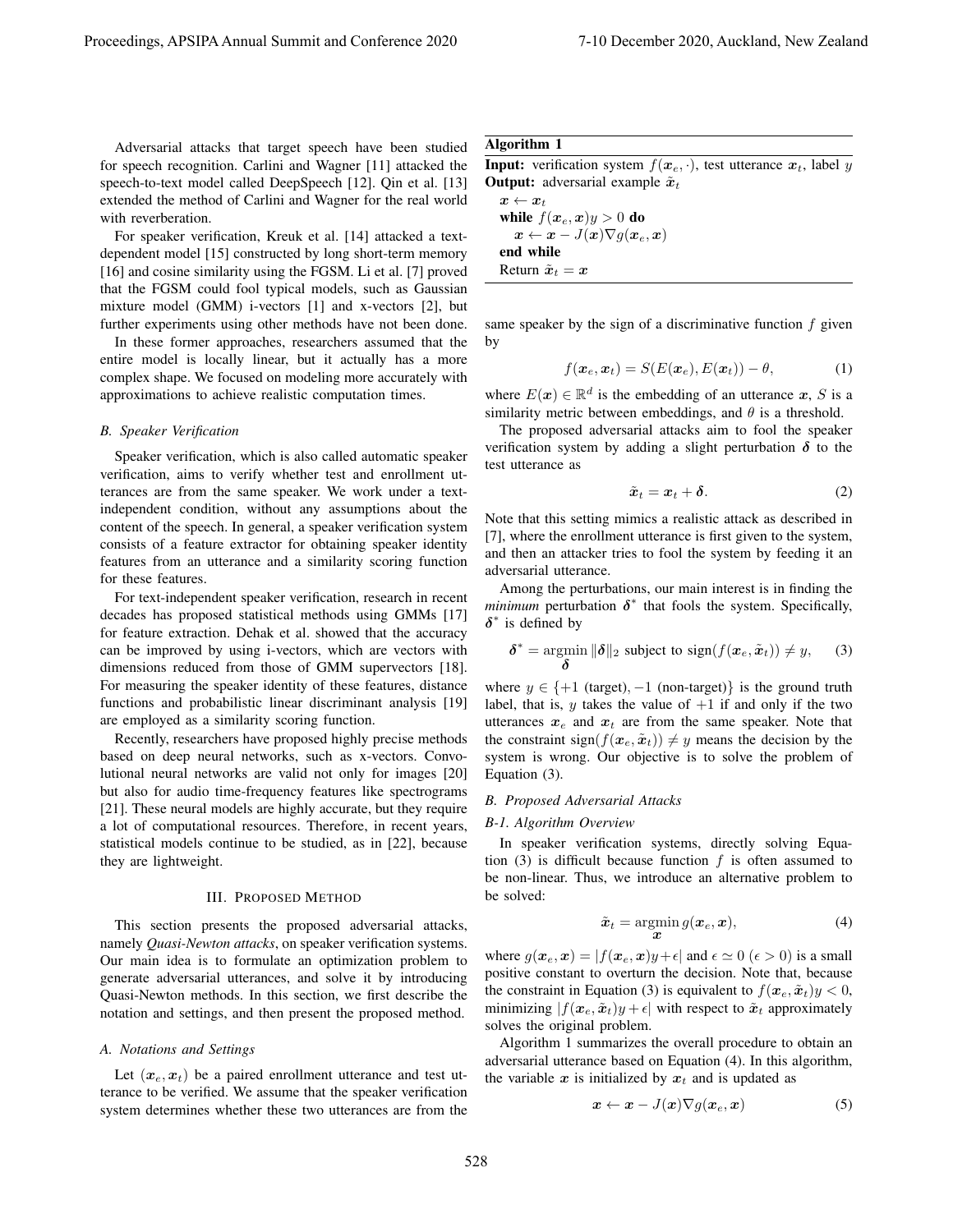at each iteration with the coefficient  $J(x)$ , where  $\nabla$  is applied only to the augmented second of g.

In the following, we present the Gauss-Newton adversarial attack based on the first-order optimization, and extend it to Quasi-Newton adversarial attacks based on the second-order optimization. The difference between them is in the approximation order of the Taylor expansion applied to  $g(x_e, x)$  to define  $J(x)$ .

## *B-2. Gauss-Newton Adversarial Attack*

The Gauss-Newton adversarial attack applies the first-order Taylor expansion to g for test utterance  $x_t$  as follows:

$$
g(\boldsymbol{x}_e, \boldsymbol{x}) \simeq g(\boldsymbol{x}_e, \boldsymbol{x}_t) + \nabla g(\boldsymbol{x}_e, \boldsymbol{x}_t)(\boldsymbol{x} - \boldsymbol{x}_t). \qquad (6)
$$

With this approximation, Equation (4) has an analytical solution:

$$
\boldsymbol{x} = \boldsymbol{x}_t - \frac{g(\boldsymbol{x}_e, \boldsymbol{x}_t)}{\|\nabla g(\boldsymbol{x}_e, \boldsymbol{x}_t)\|_2^2} \nabla g(\boldsymbol{x}_e, \boldsymbol{x}_t). \tag{7}
$$

From this solution, we define the coefficient  $J(x)$  in Algorithm 1 as

$$
J(\boldsymbol{x}) = \frac{g(\boldsymbol{x}_e, \boldsymbol{x})}{\|\nabla g(\boldsymbol{x}_e, \boldsymbol{x})\|_2^2}.
$$
 (8)

Note that this update rule can be viewed as a simplified Gauss-Newton method and also can be viewed as an extension of the DeepFool image-generation algorithm [6] for speaker verification.

## *B-3. Quasi-Newton Adversarial Attacks*

To improve the accuracy of approximation, a straightforward method is to apply the second-order Taylor expansion:

$$
g(\boldsymbol{x}_e, \boldsymbol{x}) \simeq g(\boldsymbol{x}_e, \boldsymbol{x}_t) + \nabla g(\boldsymbol{x}_e, \boldsymbol{x}_t)(\boldsymbol{x} - \boldsymbol{x}_t) + \frac{1}{2}(\boldsymbol{x} - \boldsymbol{x}_t)^T H(\boldsymbol{x}_t) g(\boldsymbol{x}_e, \boldsymbol{x}_t)(\boldsymbol{x} - \boldsymbol{x}_t)
$$
(9)

where  $H(x_t)$  is a Hessian matrix at  $x_t$ . With this approximation, we have the following solution:

$$
\boldsymbol{x} = \boldsymbol{x}_t - H(\boldsymbol{x}_t)^{-1} \nabla g(\boldsymbol{x}_e, \boldsymbol{x}_t). \tag{10}
$$

This shows that the coefficient  $J(x)$  at each iteration should be defined by  $J(x) = H(x)^{-1}$ . However, exact computation of the inverse of the Hessian matrix is time consuming in practice because speaker verification models often have a large number of parameters.

To efficiently and stably compute  $H(x)^{-1}$ , we introduced modified Quasi-Newton methods. Specifically, we use the Davidon-Fletcher-Powell (DFP) and the Limited-memory Broyden-Fletcher-Goldfarb-Shanno (L-BFGS) methods with two modifications: 1) introducing stabilization parameter  $\lambda$  and 2) employing a small step size to prevent large perturbations. These modifications are effective for adversarial utterance generation because the gradient  $\nabla g(\mathbf{x}_e, \mathbf{x})$  at each iteration often needs to be sparse and small to find small perturbations. The definition of g is also modified as  $g(x_e, x) = |f(x_e, x)y + \epsilon|^2$ to accelerate convergence speed.

# Algorithm 2

**Input:** verification system  $f(x_e, \cdot)$ , test utterance  $x_t$ , label y **Output:** adversarial example  $\tilde{x}_t$ 

Algorithm 2 summarizes the overall procedure to obtain an adversarial utterance with the modified Quasi-Newton methods. Note that the variable  $A$  is used to retain an approximation of  $H(x)^{-1}$ . It is first initialized by an identity matrix,  $A_0 = I$ , and is updated at each iteration by  $\Psi(A)$ . The update function  $\Psi$  is defined by either of the following formulas.

*DFP formula*: The update rule of the DFP formula [23] was proposed in 1959 as a Quasi-Newton method. It is given by

$$
\Phi(A, \mathbf{x}, \mathbf{x}') = A + \frac{\mathbf{u}\mathbf{u}^T}{\mathbf{v}^T \mathbf{u} + \lambda} - \frac{A \mathbf{v}\mathbf{v}^T A}{\mathbf{v}^T A \mathbf{v} + \lambda},\qquad(11)
$$

where  $u = x' - x$  and  $v = \nabla f(x_e, x') - \nabla f(x_e, x)$ . Note that  $\lambda > 0$  is introduced to stabilize computation, because the absolute value of the denominator in each term of this rule tends to be small in the optimization steps to find small adversarial perturbations.

*L-BFGS formula*: The update rule of the BFGS formula [24] was proposed in 1970. In practice, BFGS often converges faster than DFP. It is given by

$$
\Phi(A, \mathbf{x}, \mathbf{x}') = \left(I - \frac{\mathbf{u}\mathbf{v}^T}{\mathbf{u}^T \mathbf{v} + \lambda}\right) A \left(I - \frac{\mathbf{v}\mathbf{u}^T}{\mathbf{u}^T \mathbf{v} + \lambda}\right) + \frac{\mathbf{u}\mathbf{u}^T}{\mathbf{u}^T \mathbf{v} + \lambda},
$$
\n(12)

where the definitions of  $u$  and  $v$  are the same as those in the DFP formula. To further improve computational efficiency, we applied L-BFGS, as proposed in [25].

In the standard Quasi-Newton methods, the step size  $\alpha$  is determined by applying a line search. However, this often chooses a large  $\alpha$  and makes perturbations large. Thus, in our algorithm, the step size is determined in the same way as in the Gauss-Newton attack as follows:

$$
\alpha = \frac{g(\boldsymbol{x}_e, \boldsymbol{x})}{\nabla g(\boldsymbol{x}_e, \boldsymbol{x})^T (A + \lambda I) \nabla g(\boldsymbol{x}_e, \boldsymbol{x})}.
$$
(13)

Compared to Equation 8, the approximated Hessian inverse matrix A with a stabilizing parameter  $\lambda'$  is introduced.

#### IV. EXPERIMENTS

## *A. Evaluation Settings*

We use the VoxCeleb 1 dataset [26] for evaluation, which consists of 148,642 utterances for training and 37,720 trials (enrollment-test utterance pairs) for testing. To fairly compare our method with a state-of-the-art method, we use exactly the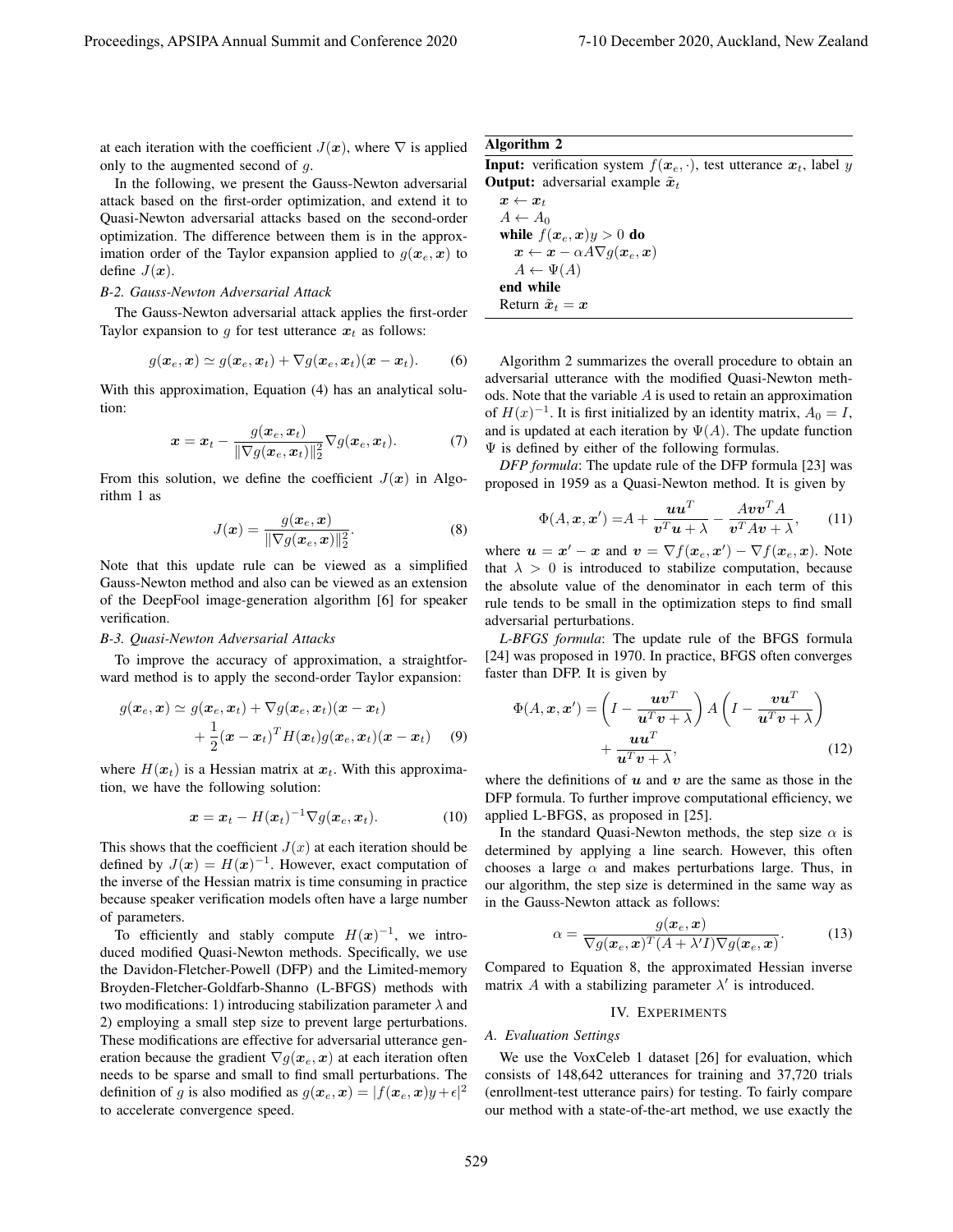TABLE I EER (%) OF THE SYSTEM WITH DIFFERENT PERTURBATION DEGREES  $\varepsilon$ .

| Method                           |      | $\varepsilon = 0.001$                | 0.002 | 0.005 | 0.01 | 0.02  | 0.05  | 0.1                                                                               | 0.2   | 0.5   |                                                                                                   |
|----------------------------------|------|--------------------------------------|-------|-------|------|-------|-------|-----------------------------------------------------------------------------------|-------|-------|---------------------------------------------------------------------------------------------------|
| MFCC-ivec Attack [7]             | 7.30 | 7.45                                 | 7.59  | 8.02  | 8.88 | 10.68 | 17.85 | 33.25                                                                             | 62.75 | 95.20 | 97.62                                                                                             |
| Gauss-Newton Attack              |      | 7.30   23.20   43.32   82.39   98.83 |       |       |      |       |       |                                                                                   |       |       | $\mid$ 99.97 $\mid$ 100.00 $\mid$ 100.00 $\mid$ 100.00 $\mid$ 100.00 $\mid$ 100.00 $\mid$         |
| <b>Ouasi-Newton Attack (DFP)</b> |      |                                      |       |       |      |       |       |                                                                                   |       |       | 7.30   24.19   46.12   87.08   <b>99.63   100.00   100.00   100.00   100.00   100.00   100.00</b> |
| Quasi-Newton Attack (L-BFGS)     |      |                                      |       |       |      |       |       | 7.30   24.24   46.16   87.13   99.63   100.00   100.00   100.00   100.00   100.00 |       |       | 100.00                                                                                            |

TABLE II AVERAGE PERTURBATIONS AND WORST-CASE PERTURBATIONS (%) ON MFCC FEATURES. LOWER VALUES SHOW BETTER PERFORMANCE.

| Method                       |                  | Average          | Worst |          |  |
|------------------------------|------------------|------------------|-------|----------|--|
|                              | $\rho_1$         | $\rho_2$         |       | $\rho_2$ |  |
| MFCC-ivec Attack [7]         | 9.91             | 6.94             | 15.24 | 10.59    |  |
| Gauss-Newton Attack          | 0.27             | $ 0.49\rangle$   | 2.58  | 4.80     |  |
| Quasi-Newton Attack (DFP)    | $0.24 \mid 0.43$ |                  | 1.83  | 3.18     |  |
| Quasi-Newton Attack (L-BFGS) |                  | $0.24 \mid 0.43$ | 1.85  | 3.18     |  |

same features and models as in [7] (2048-dim i-vectors). The stabilizing parameters are set to  $\lambda = 1.0$  in all experiments.

We use two evaluation measures: (1) Equal error rate (EER) at a fixed perturbation degree [7] and (2) the relative perturbation degree at  $EER = 1.0$  [10]. The first evaluation measure fixes the element-wise average of the perturbation degree to  $\varepsilon$  and reports the EER. The second evaluation measure reports the relative degree of perturbation required to completely fool the system on all test pairs. Specifically, it computes the relative perturbation defined by

$$
\rho_p = \frac{\|\boldsymbol{\delta}\|_p}{\|\boldsymbol{x}_t\|_p} \tag{14}
$$

on each test utterance  $x_t$ . The average value over the test set,  $\bar{\rho}_p = \text{Avg}(\rho_p)$ , and the worst-case value over the test set,  $\bar{p}_p = \max(\rho_p)$  for  $p = 1$  and  $p = 2$ , are reported. Note that perturbation degree is measured on the mel-frequency cepstral coefficient (MFCC) features to directly compare results with [7].

#### *B. Experimental Results*

Table I reports the EER at fixed perturbation degree  $\varepsilon$ . We see that our proposed methods significantly decrease the degree of perturbation required to fool the verification system in comparison with [7]. For example, to exceed  $EER = 0.50$ (the random-output level), Quasi-Newton attacks require only  $\varepsilon = 0.005$ . This shows the effectiveness of the proposed algorithms for generating adversarial examples.

Table II shows the results with the second evaluation measure, the relative perturbation degree to completely fool the verification system. We see that the Quasi-Newton attack with L-BFGS performs the best in terms of both  $L_1$  and  $L_2$  norms. If we compare Gauss-Newton and Quasi-Newton attacks, the latter performs better than the former. This shows that the second-order optimization helps to find smaller perturbations. We also observe that the Quasi-Newton attack with DFP has performance comparable to that with L-BFGS. Exploring more appropriate update rules for finding adversarial utterances than



Fig. 1. Visualization of adversarial utterances. (a) Input MFCCs of three testing utterances. (b) Adversarial utterances and perturbations generated by [7]. (c) Adversarial utterances and perturbations generated by the proposed method (Quasi-Newton attack).

these formulas would be interesting as a next step in future work.

To visualize how the obtained perturbation is small, Figure 1 displays some examples of generated adversarial utterances and perturbations. In the figure, it is difficult to visually distinguish the difference between original utterances and generated adversarial utterances. This confirms that the absolute degree of the perturbation is small. The perturbation visualization shows that the perturbations obtained by our method are mainly distributed in the last five dimensions of the MFCC. Considering the fact that the first 12 or 13 MFCCs are often informative for recognizing characteristics of speech, this result shows that the speaker verification system is somewhat unstable in less informative dimensions. Exploring dimensionwise attack/defense methods on speaker verification systems would be interesting as future work.

#### V. CONCLUSION

We proposed a framework for generating adversarial utterances on speaker verification systems, which involves Gauss-Newton, Quasi-Newton attacks. Our experiments on the Vox-Celeb 1 dataset showed that the proposed method fools a speaker verification system with a much smaller degree of perturbation compared with the conventional method. In future work, we will focus on defense methods against adversarial utterances.